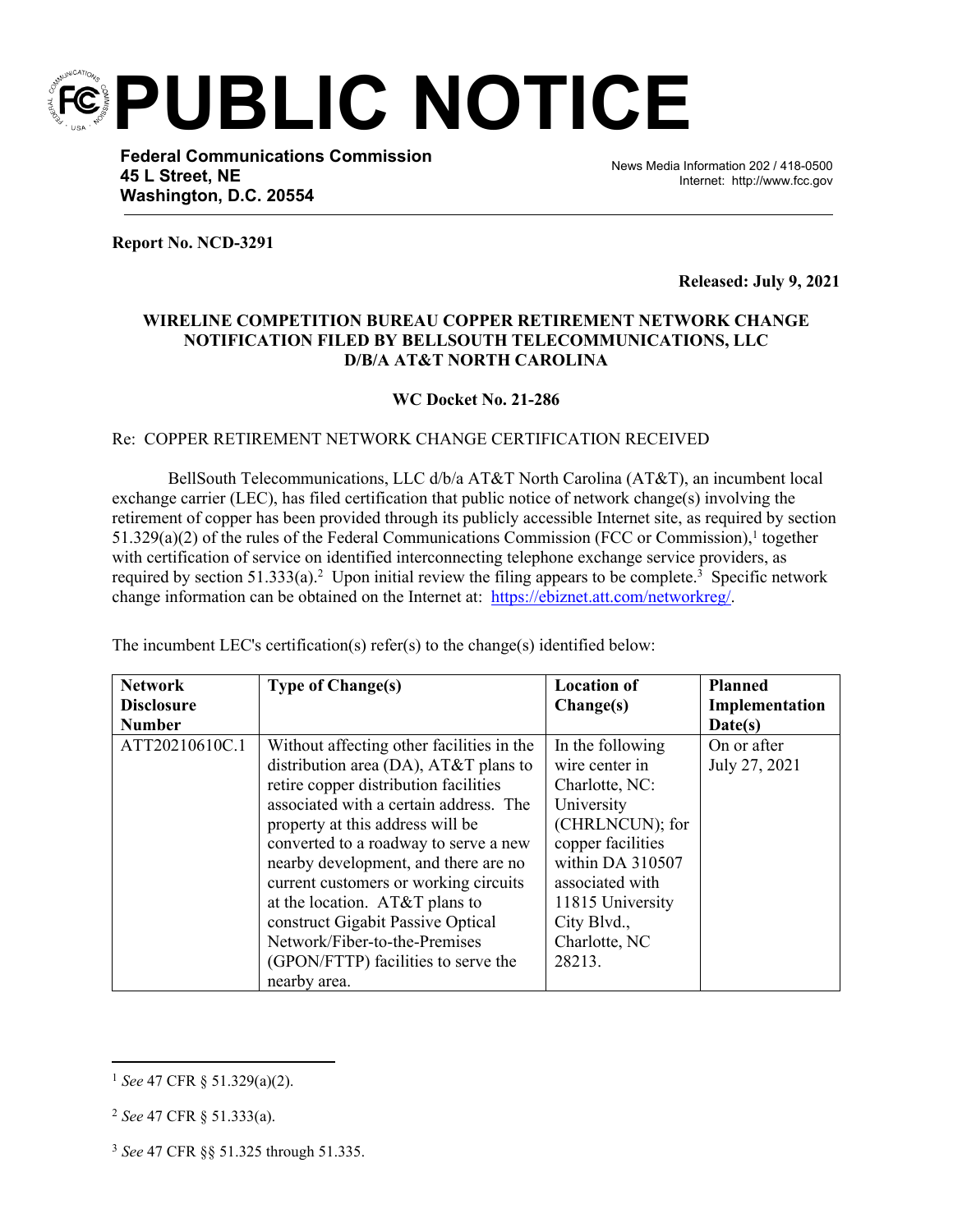Incumbent LEC contact: Victoria Carter-Hall Manager – Federal Regulatory AT&T Services, Inc. 1120 20th Street, NW, 10th Floor Washington, D.C. 20036 Phone: (202) 457-2164

An objection to an incumbent LEC's copper retirement notice may be filed by an information service provider or telecommunications service provider that directly interconnects with the incumbent LEC's network. Such objections must be filed with the Commission, and served on the incumbent LEC, no later than the ninth business day following the release of this Public Notice.<sup>4</sup> The effective implementation date(s) of network changes referenced in standard copper retirement notices are subject to the FCC public notice periods described under section  $51.333(b)(2)$ .<sup>5</sup> For purposes of computation of time when filing a petition for reconsideration, application for review, or petition for judicial review of the Commission's decision, the date of "public notice" shall be the later of 15 days after the release date of this Public Notice, or the release date of any further public notice or order announcing final action, as applicable. Should no petitions for reconsideration, applications for review, or petitions for judicial review be timely filed, the proceeding listed in this Public Notice shall be terminated, and the docket will be closed.

Information service providers and telecommunications service providers that directly interconnect with the incumbent LEC's network may file objections, and other interested parties may file comments, regarding this network change notice using the Internet by accessing the ECFS: [http://apps.fcc.gov/ecfs.](http://apps.fcc.gov/ecfs) Filers should follow the instructions provided on the Web site for submitting comments. Generally, only one copy of an electronic submission must be filed. In completing the transmittal screen, filers should include their full name, U.S. Postal Service mailing address, and the applicable docket number. Interested parties also may comment on this network change notice by sending an e-mail to [NetworkChange@fcc.gov.](mailto:NetworkChange@fcc.gov) The subject line of the e-mail must include the correct NCD Report Number or docket number in order for the comments to be considered in conjunction with this proceeding. All information submitted including names and addresses will be publicly available via the web.

Parties who choose to file paper copies must file an original and one copy of each filing. Such filings can be sent by commercial overnight courier, or by first-class or overnight U.S. Postal Service mail.<sup>6</sup> All filings must be addressed to the Commission's Secretary, Office of the Secretary, Federal Communications Commission. Commercial overnight mail (other than U.S. Postal Service Express Mail and Priority Mail) must be sent to 9050 Junction Drive, Annapolis Junction, MD 20701. U.S. Postal Service first-class, Express, and Priority mail must be addressed to 45 L Street, NE, Washington, D.C. 20554.

<sup>6</sup> Effective March 19, 2020, and until further notice, the Commission no longer accepts any hand or messenger delivered filings. This is a temporary measure taken to help protect the health and safety of individuals, and to mitigate the transmission of COVID-19. *See FCC Announces Closure of FCC Headquarters Open Window and Change in Hand-Delivery Filing*, Public Notice, DA 20-304 (rel. Mar. 19, 2020), [https://www.fcc.gov/document/fcc-closes-headquarters-open-window-and-changes-hand-delivery-policy.](https://www.fcc.gov/document/fcc-closes-headquarters-open-window-and-changes-hand-delivery-policy)

<sup>4</sup> *See* 47 CFR § 51.333(c).

<sup>5</sup> *See* 47 CFR § 51.333(b)(2). In the absence of filed objections, a notice of copper retirement usually will be deemed final on the 90th day after the release of the Commission's public notice of the filing pursuant to section 51.333(b)(2). However, notice of copper retirement involving facilities that are not being used to provision services to any customers, usually will be deemed final on the 15th day after the release of the Commission's public notice of the filing. *Id*.